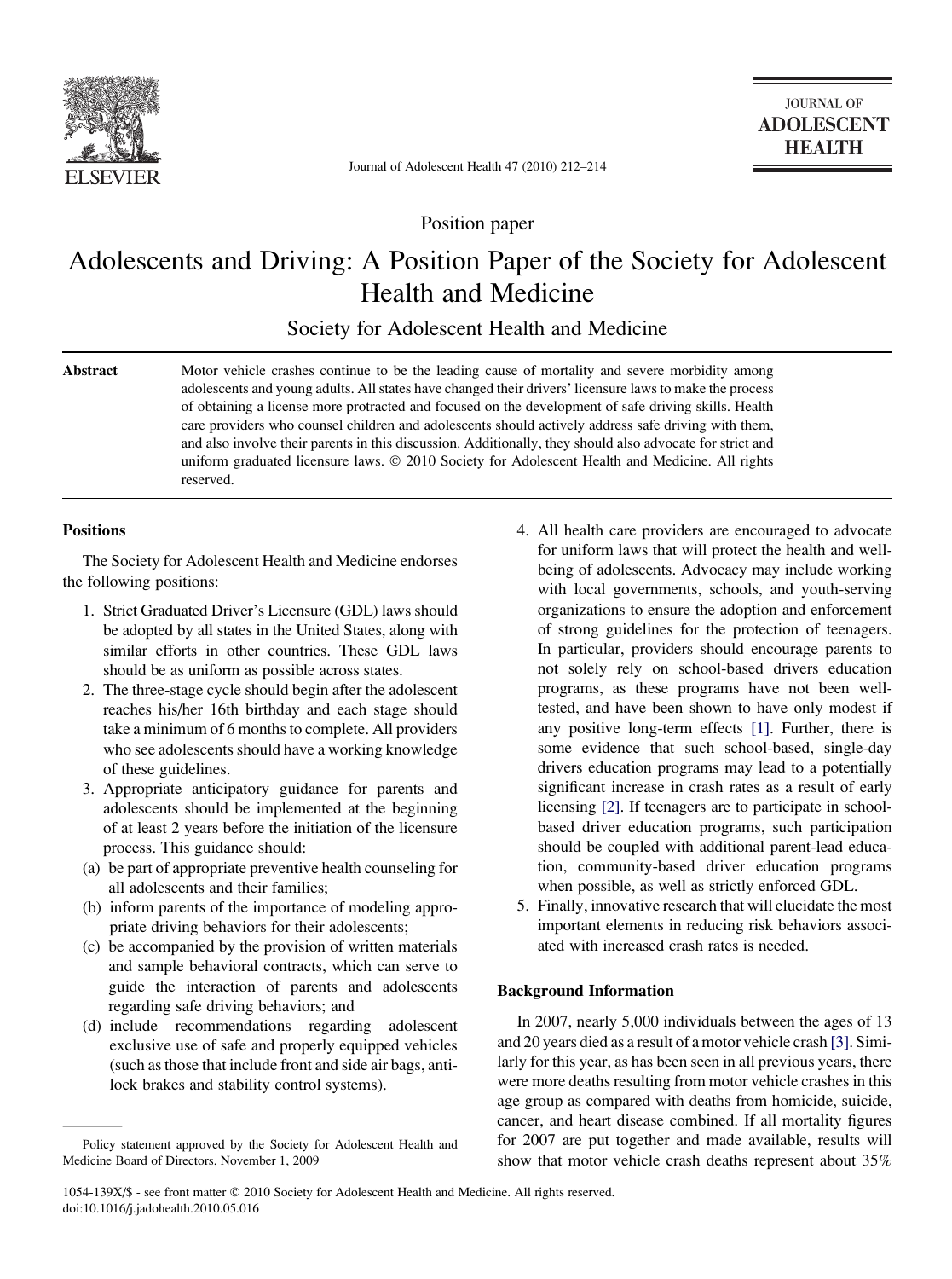<span id="page-1-0"></span>of all deaths among adolescents aged between 13 and 20 years.

Morbidity and mortality as a result of automobile crashes is a problem that affects teenagers worldwide. Unfortunately, data on deaths from motor vehicle crashes in countries other than the United States are either unavailable, or are grouped into variable age group ranges (e.g., 5–16 and 17–25), which makes interpretation difficult for the purpose of our paper. Although the recommendations listed as aforementioned apply to the youth of all countries, the data that have been reported in our paper to support the guidelines focus only on the United States.

Risk factors for adolescents' involvement in automobile crashes have been well documented. These include driver inexperience, risk taking (including speeding and reckless driving), carrying passengers who serve as distractions to road rules and safety, substance use, night driving, improper or non-use of restraint devices, and external distractions such as cell phone, texting, or radio use [\[4–10\].](#page-2-0)

All states have changed their drivers' licensure laws to make the process of obtaining a license more protracted and more focused on having adolescents achieve the skills necessary to be safe and responsible drivers. The central elements of these GDL laws are often a combination of the following [\[11\]](#page-2-0):

- 1. Three distinct and time-sequenced stages need to be completed before licensure (learner's permit, provisional license with restrictions, and full licensure). In the initial stages of obtaining a learner's permit, the beginner may only drive with the supervision of a fully licensed driver. In the intermediate stage, the driver may drive unsupervised, but under certain conditions or restrictions. In the final stage, the driver receives a license and full driving privileges;
- 2. An increase in the number of hours of observed driving that must be documented before moving on to the next stage in licensure;
- 3. Limits to the number of passengers that can be accommodated in an adolescents' automobile at each successive stage of licensure;
- 4. A restriction on nighttime driving;
- 5. Zero tolerance for any substance use while driving;
- 6. Regulations meant to limit distractions for young drivers (e.g., prohibition of cell phone use and use of other electronic devices);
- 7. Mandatory seatbelt use; and
- 8. Mandatory fines and suspensions for violations with appropriate delays in achieving the next stages of licensure as a consequence of these violations.

Local and national studies have shown that these laws and guidelines are effective in reducing both the number and the severity of automobile crashes involving adolescents. Although it is unclear which of these elements is most important in reducing the number of automobile crashes, extending the licensure acquisition period, restricting nighttime driving, and limiting passengers have been shown to be independently effective [\[12,13\]](#page-2-0).

### Statement of the Problem

Although motor vehicle crashes continue to be the leading cause of mortality and severe morbidity among adolescents and young adults, healthcare providers, including adolescent medicine specialists, have not yet been fully engaged in prevention efforts. Results of a 2003 survey of members of the Society for Adolescent Medicine revealed that 85% of the respondents reported counseling patients on driving behaviors, 80% reported asking about seat belt use, and 83% reported asking about drinking alcohol. However, only 30% reported asking about driving with passengers in the car and only 60% knew whether their state had a GDL process in place [\[14\]](#page-2-0). Reasons for the limited clinical attention to this critical public health issue are multi-factorial, and may include a lack of knowledge of the problem, leading to suboptimal preventive counseling services for adolescents [\[15\]](#page-2-0). The growing interest and emphasis on the problem of teenage motor vehicle crashes, as demonstrated by recent reports by both the Institute of Medicine and the American Academy of Pediatrics [\[16,17\]](#page-2-0), offer new opportunities to encourage healthcare providers to become involved in efforts to reduce or prevent motor vehicle accidents.

Health care providers have the opportunity to start a dialogue concerning driving and risk taking with the children and adolescents that they counsel, they can also involve parents or caretakers in this discussion. Ideally, providers should provide anticipatory guidance regarding driving before the adolescent initiates the licensing process, and then continue counseling them at every routine visit. In addition to delivering anticipatory guidance in the clinical setting, providers also have the opportunity to serve as advocates for safer driving in the community, in their legislatures, and by partnering with other government, community and public health organizations. This is particularly true when dealing with important regulatory provisions such as GDL laws.

#### Prepared by:

Lawrence J. D'Angelo, M.D., M.P.H. Children's National Medical Center Washington, District of Columbia

Bonnie L. Halpern-Felsher, Ph.D. University of California, San Francisco, California

> Anisha Abraham, M.D., M.P.H. Georgetown University Medical Center Washington, District of Columbia

#### References

[1] Lonero LP. Trends in driver education and training. Am J Prev Med 2008;35:S316–23.